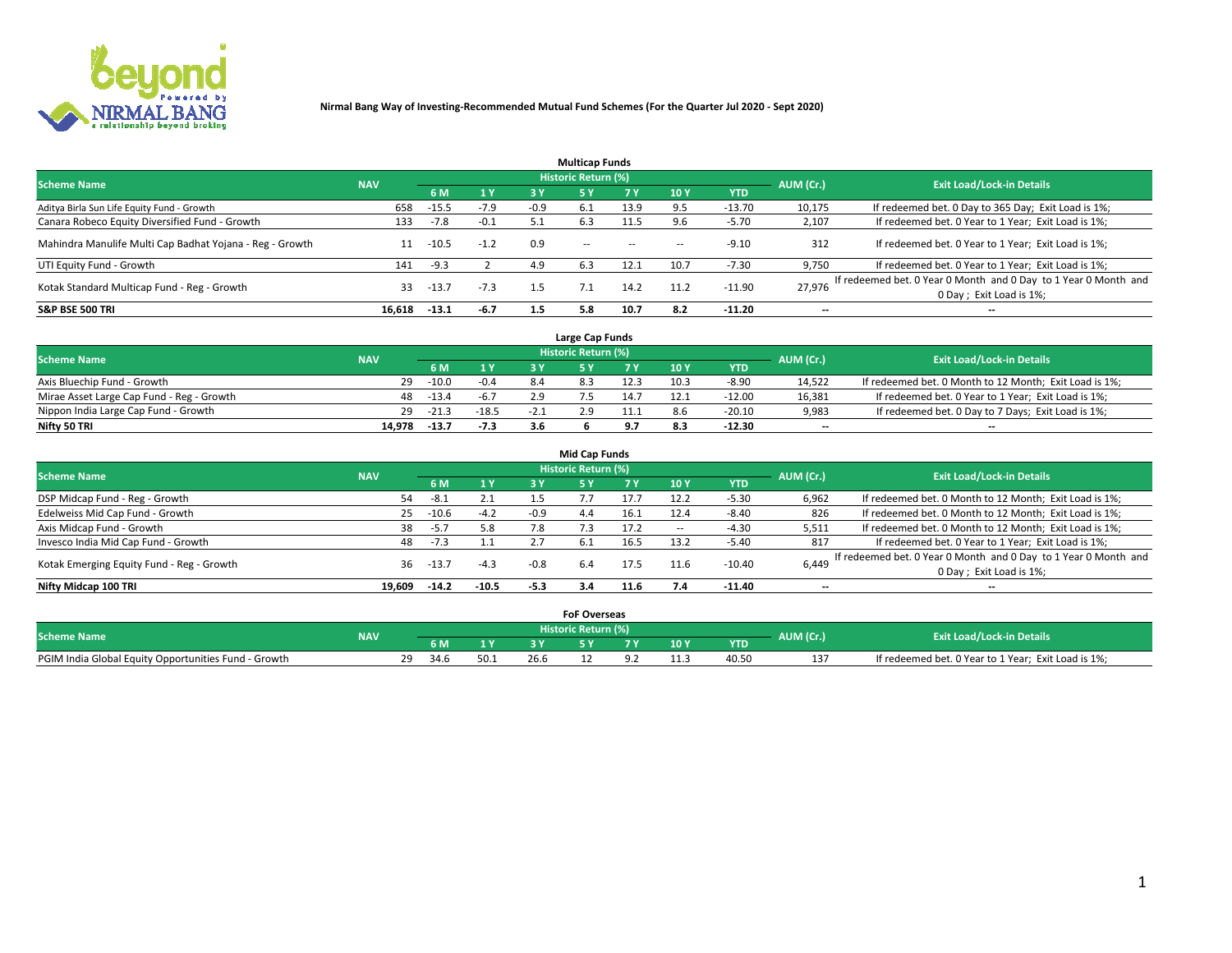

| Large & Midcap                                   |            |         |        |     |                     |      |      |            |                          |                                                      |  |  |  |  |
|--------------------------------------------------|------------|---------|--------|-----|---------------------|------|------|------------|--------------------------|------------------------------------------------------|--|--|--|--|
| <b>Scheme Name</b>                               | <b>NAV</b> |         |        |     | Historic Return (%) |      |      |            | AUM (Cr.)                | <b>Exit Load/Lock-in Details</b>                     |  |  |  |  |
|                                                  |            | 6 M     | 1 Y    | 3 Y |                     | 7 V  | 10Y  | <b>YTD</b> |                          |                                                      |  |  |  |  |
| Mirae Asset Emerging Bluechip Fund - Growth      | 53         | $-10.4$ | 0.3    | 4.1 |                     | 22.3 | 18∴  | $-8.00$    | 9,834                    | If redeemed bet. 0 Year to 1 Year; Exit Load is 1%;  |  |  |  |  |
| Canara Robeco Emerging Equities - Growth         | 90         | $-9.1$  | $-1.9$ | 1.4 |                     | 20.4 |      | $-6.90$    | 5,162                    | If redeemed bet. 0 Year to 1 Year; Exit Load is 1%;  |  |  |  |  |
| Principal Emerging Bluechip Fund - Growth        | 98         | $-10.7$ | $-2.7$ | 0.0 | 6.9                 | 17.2 | 12.2 | $-9.00$    | 1,918                    | If redeemed bet. 0 Day to 365 Days; Exit Load is 1%; |  |  |  |  |
| Invesco India Growth Opportunities Fund - Growth | 32         | $-12.7$ | $-4.3$ | 3.1 |                     |      | 10.2 | $-11.50$   | 2,498                    | If redeemed bet. 0 Year to 1 Year; Exit Load is 1%;  |  |  |  |  |
| Sundaram Large and Mid Cap Fund - Reg - Growth   | 31         | -17.3   | $-9.4$ | 0.9 | 5.8                 | 12.5 | 8.3  | $-15.90$   | 1,113                    | If redeemed bet. 0 Day to 365 Days; Exit Load is 1%; |  |  |  |  |
| NIFTY Large Midcap 250 TRI                       | 6.657      | $-12.3$ | -h     | 0.9 | 6.3                 |      | 9.2  | -10.30     | $\overline{\phantom{a}}$ | $- -$                                                |  |  |  |  |

|                                                     |            |         |        | <b>Focused Funds</b>       |      |        |            |                          |                                                        |
|-----------------------------------------------------|------------|---------|--------|----------------------------|------|--------|------------|--------------------------|--------------------------------------------------------|
| <b>Scheme Name</b>                                  | <b>NAV</b> |         |        | <b>Historic Return (%)</b> |      |        |            | AUM (Cr.)                | <b>Exit Load/Lock-in Details</b>                       |
|                                                     |            | 6 M     | 1 Y    |                            |      | 10 Y   | <b>YTD</b> |                          |                                                        |
| Axis Focused 25 Fund - Growth                       | 28         | $-11.9$ |        |                            | 12.8 | $\sim$ | $-10.30$   | 10,399                   | If redeemed bet. 0 Month to 12 Month; Exit Load is 1%; |
| ICICI Prudential Focused Equity Fund - Ret - Growth | 29         | $-3.0$  | $-2.6$ |                            |      |        | -0.30      | 681                      | If redeemed bet. 0 Year to 1 Year; Exit Load is 1%;    |
| SBI Focused Equity Fund - Growth                    | 139        | $-10.9$ | $-2.8$ |                            | 14.3 | 13.8   | $-9.60$    | 8,962                    | If redeemed bet. 0 Year to 1 Year; Exit Load is 1%;    |
| <b>S&amp;P BSE 500 TRI</b>                          | 16.618     | $-13.1$ | $-6.7$ |                            | 10.7 |        | $-11.20$   | $\overline{\phantom{a}}$ | $- -$                                                  |

|                              |            |         |         |                     | <b>Small Cap Funds</b> |     |                 |            |           |                                                     |
|------------------------------|------------|---------|---------|---------------------|------------------------|-----|-----------------|------------|-----------|-----------------------------------------------------|
| <b>Scheme Name</b>           | <b>NAV</b> |         |         | Historic Return (%) |                        |     |                 |            | AUM (Cr.) | <b>Exit Load/Lock-in Details</b>                    |
|                              |            | 6 M     | 1 Y     |                     |                        |     | 10 <sub>Y</sub> | <b>YTD</b> |           |                                                     |
| HDFC Small Cap Fund - Growth |            | $-18.7$ | $-20.6$ |                     |                        |     |                 | $-15.30$   | 7,511     | If redeemed bet. 0 Year to 1 Year; Exit Load is 1%; |
| SBI Small Cap Fund - Growth  | 50         | - _q    | $-1.1$  |                     |                        |     | 16.2            | $-6.80$    | 3,917     | If redeemed bet. 0 Year to 1 Year; Exit Load is 1%; |
| Nifty Smallcap 100 TRI       | 5.930      | $-21.7$ | $-19.4$ | $-13.2$             | -1.9                   | 8.2 | 3.5             | $-17.20$   | $- -$     | $- -$                                               |

| ELSS Schemes (Tax Saving u/s 80-C)           |            |         |        |                            |            |        |                          |            |                          |                                  |  |  |  |
|----------------------------------------------|------------|---------|--------|----------------------------|------------|--------|--------------------------|------------|--------------------------|----------------------------------|--|--|--|
| <b>Scheme Name</b>                           | <b>NAV</b> |         |        | <b>Historic Return (%)</b> |            |        |                          |            | AUM (Cr.)                | <b>Exit Load/Lock-in Details</b> |  |  |  |
|                                              |            | - 6 M   | 1Y     | 73 Y                       | <b>5Y</b>  | 7 Y    | 10 Y                     | <b>YTD</b> |                          |                                  |  |  |  |
| Aditya Birla Sun Life Tax Relief 96 - Growth | 30         | $-9.0$  | $-1.1$ |                            |            | 14.4   | 9.9                      | $-7.80$    | 10,101                   | Nil                              |  |  |  |
| Axis Long Term Equity Fund - Growth          | 44         | $-13.0$ | $-3.7$ | 57                         | 6.9        | 15.8   | 14.2                     | $-11.60$   | 20,292                   | Nil                              |  |  |  |
| Canara Robeco Equity Tax Saver Fund - Growth | 65         | $-6.9$  | $-0.5$ | 5.3                        | 6.4        | 12.1   | 9.8                      | $-5.40$    | 992                      | Nil                              |  |  |  |
| Invesco India Tax Plan - Growth              | 49         | $-10.0$ | $-2.2$ |                            |            | 14.2   | 11.2                     | $-8.50$    | 997                      | Nil                              |  |  |  |
| Mirae Asset Tax Saver Fund - Reg - Growth    |            | $-11.9$ | $-3.2$ | 4.4                        | $\sim$ $-$ | $\sim$ | $\overline{\phantom{a}}$ | $-9.70$    | 3,538                    | Nil                              |  |  |  |
| S&P BSE 200 TRI                              | 5,395      | $-12.8$ | -6.4   | 2.5                        |            | 10.7   | 8.4                      | $-11.20$   | $\overline{\phantom{a}}$ | $- -$                            |  |  |  |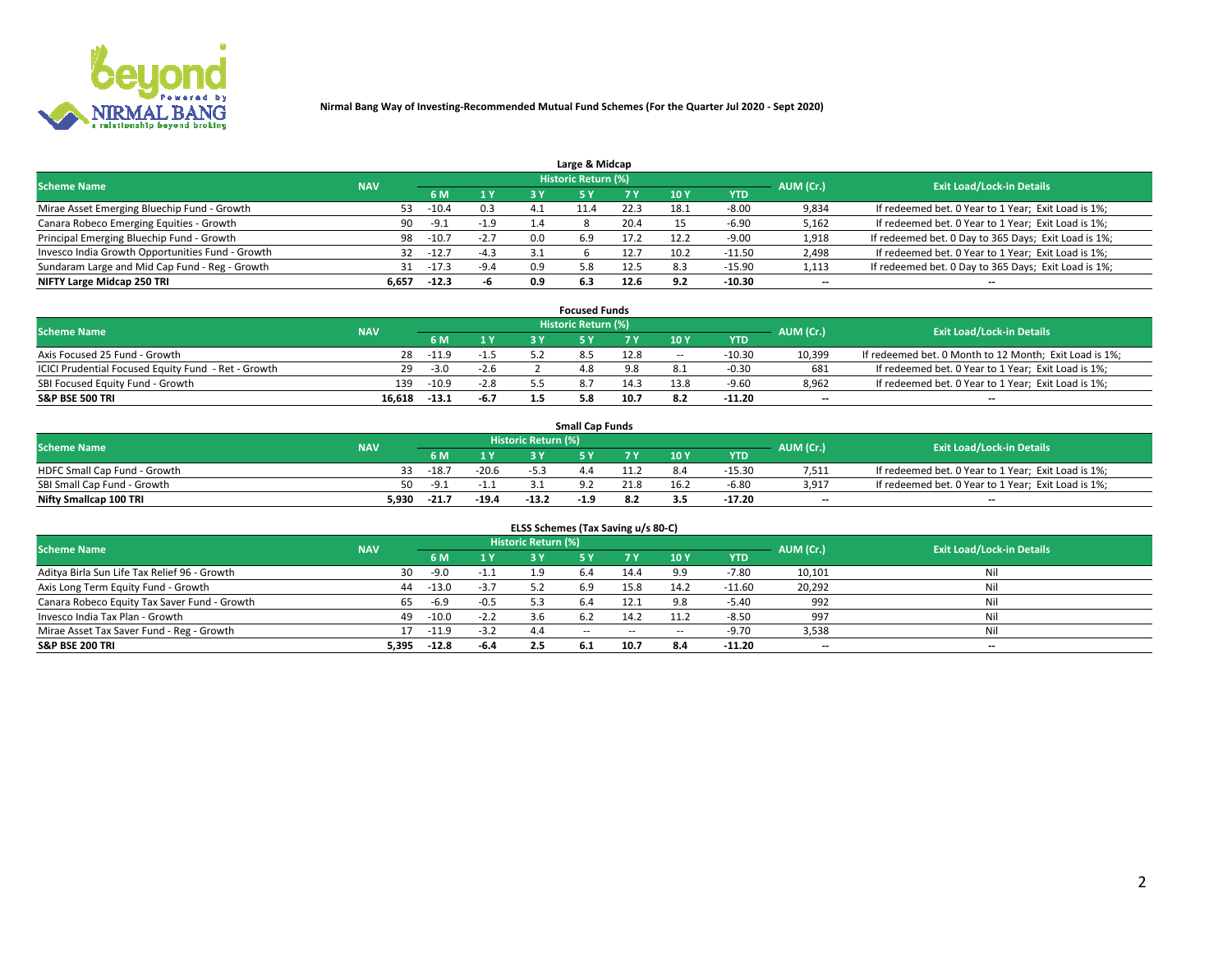

| <b>Solution Oriented</b>                               |            |            |        |                            |     |      |                          |            |                          |                                                                             |  |  |  |  |
|--------------------------------------------------------|------------|------------|--------|----------------------------|-----|------|--------------------------|------------|--------------------------|-----------------------------------------------------------------------------|--|--|--|--|
| <b>Scheme Name</b>                                     | <b>NAV</b> |            |        | <b>Historic Return (%)</b> |     |      |                          |            | AUM (Cr.)                | <b>Exit Load/Lock-in Details</b>                                            |  |  |  |  |
|                                                        |            | <b>6 M</b> | 1 Y    | 3 Y                        |     |      | 10Y                      | <b>YTD</b> |                          |                                                                             |  |  |  |  |
|                                                        |            |            |        |                            |     |      |                          |            |                          | If redeemed bet. 0 Year to 1 Year; Exit Load is 3%; If redeemed bet.        |  |  |  |  |
| <b>HDFC Childrens Gift Fund</b>                        | 117        | -7.4       | $-2.8$ | 2.7                        | 6.8 | 12.6 |                          | $-5.80$    |                          | 3,022 1 Year to 2 Year; Exit Load is 2%; If redeemed bet. 2 Year to 3 Year; |  |  |  |  |
|                                                        |            |            |        |                            |     |      |                          |            |                          | Exit Load is 1%:                                                            |  |  |  |  |
| Tata Retirement Savings Fund - Moderate Plan - Reg     | 30         | $-7.0$     | 1.3    | 3.1                        | 1.4 | 14.1 | --                       | $-5.70$    | 1,087                    | If redeemed bet. 0 Month to 61 Month; Exit Load is 1%;                      |  |  |  |  |
| Tata Retirement Savings Fund - Progressive Plan - Reg  | 29         | $-10.0$    | $-0.9$ | 2.9                        | 8.4 | 13.5 | $\overline{\phantom{a}}$ | $-8.60$    | 728                      | If redeemed bet. 0 Month to 61 Month; Exit Load is 1%;                      |  |  |  |  |
| Tata Retirement Savings Fund - Reg - Conservative Plan | 22         | 2.6        | 6.8    | 5.3                        |     | 9.4  | --                       | 3.20       | 138                      | If redeemed bet. 0 Month to 61 Month; Exit Load is 1%;                      |  |  |  |  |
| S&P BSE 200 TRI                                        | 5,395      | $-12.8$    | $-6.4$ | 2.5                        | 6.1 | 10.7 | 8.4                      | $-11.20$   | $\overline{\phantom{a}}$ | $- -$                                                                       |  |  |  |  |

|                                                    |            |         |                |                            | <b>Index Fund</b> |     |      |            |                          |                                                      |
|----------------------------------------------------|------------|---------|----------------|----------------------------|-------------------|-----|------|------------|--------------------------|------------------------------------------------------|
| <b>Scheme Name</b>                                 | <b>NAV</b> |         |                | <b>Historic Return (%)</b> |                   |     |      |            | AUM (Cr.)                | <b>Exit Load/Lock-in Details</b>                     |
|                                                    |            |         | $\sqrt{1}$ $V$ | 2 V                        |                   | 7 V | 10 Y | <b>YTD</b> |                          |                                                      |
| HDFC Index Fund-NIFTY 50 Plan                      | 97         | $-14.2$ | $-8.2$         |                            |                   |     |      | $-12.90$   | 1,622                    | If redeemed bet. 0 Day to 3 Day; Exit Load is 0.25%; |
| ICICI Prudential Nifty Next 50 Index Fund - Growth |            | $-10.0$ | $-4.1$         | $-1.8$                     |                   |     |      | $-8.40$    | 729                      | Nil                                                  |
| UTI Nifty Index Fund - Growth                      | 70         | $-14.0$ | $-7.8$         |                            |                   |     |      | $-12.70$   | 2,362                    | Nil                                                  |
| Nifty 50 TRI                                       | 14.978     | $-13.7$ | $-7.3$         |                            |                   |     |      | $-12.30$   | $\overline{\phantom{a}}$ | $- -$                                                |

|                                       |            |         |                                 |                            | <b>Contra/Value Fund</b> |      |     |            |                          |                                                     |
|---------------------------------------|------------|---------|---------------------------------|----------------------------|--------------------------|------|-----|------------|--------------------------|-----------------------------------------------------|
| <b>Scheme Name</b>                    | <b>NAV</b> |         |                                 | <b>Historic Return (%)</b> |                          |      |     |            | AUM (Cr.)                | <b>Exit Load/Lock-in Details</b>                    |
|                                       |            |         | $\boldsymbol{A} \boldsymbol{V}$ |                            |                          | 7 V  | 10Y | <b>YTD</b> |                          |                                                     |
| Invesco India Contra Fund - Growth    | 46         | $-8.7$  | -2.2                            |                            |                          | 16.  |     | -6.30      | 4,662                    | If redeemed bet. 0 Year to 1 Year; Exit Load is 1%; |
| UTI Value Opportunities Fund - Growth | 58         | $-12.7$ | -4.3                            |                            |                          |      |     | $-10.60$   | 4,017                    | If redeemed bet. 0 Year to 1 Year; Exit Load is 1%; |
| <b>S&amp;P BSE 500 TRI</b>            | 16.618     | -13.1   | $-6.7$                          |                            |                          | 10.7 |     | $-11.20$   | $\overline{\phantom{a}}$ | $- -$                                               |

| Sector/Thematic                                                           |            |         |         |                            |     |      |                          |            |           |                                                                              |  |  |  |  |
|---------------------------------------------------------------------------|------------|---------|---------|----------------------------|-----|------|--------------------------|------------|-----------|------------------------------------------------------------------------------|--|--|--|--|
| <b>Scheme Name</b>                                                        | <b>NAV</b> |         |         | <b>Historic Return (%)</b> |     |      |                          |            | AUM (Cr.) | <b>Exit Load/Lock-in Details</b>                                             |  |  |  |  |
|                                                                           |            | 6 M     | 1Y      | 3 Y                        | 5 Y |      | 10Y                      | <b>YTD</b> |           |                                                                              |  |  |  |  |
| Canara Robeco Consumer Trends Fund - Reg - Growth                         | 39         | $-8.5$  | 2.5     | 4.9                        | 8.1 | 13.8 | 11.9                     | $-7.30$    | 372       | If redeemed bet. 0 Year to 1 Year; Exit Load is 1%;                          |  |  |  |  |
| Mirae Asset Great Consumer Fund - Growth                                  | 33         | $-13.3$ | $-0.9$  | 4.3                        | 8.3 | 14.2 | $\overline{\phantom{a}}$ | $-10.90$   | 940       | If redeemed bet. 0 Year to 1 Year; Exit Load is 1%;                          |  |  |  |  |
| <b>ICICI Prudential Technology Fund - Growth</b>                          | 59         | $-3.7$  | $-0.7$  | 13.6                       | 8.5 | 15.4 | 14.2                     | 1.50       | 379       | If redeemed bet. 0 Day to 15 Day; Exit Load is 1%;                           |  |  |  |  |
| Nippon India Pharma Fund - Growth                                         | 193        | 24.7    | 35.7    | 12.9                       | 6.9 | 14.7 | 13.6                     | 26.80      | 3,093     | If redeemed bet. 0 Month and 0 Day to 1 Month and 0 Day; Exit<br>Load is 1%: |  |  |  |  |
| BNP Paribas India Consumption Fund - Reg - Growth                         | 12         | $-6.1$  | 7.2     | $\sim$ $-$                 |     |      |                          | $-3.90$    | 525       | If redeemed bet. 0 Month to 12 Month; Exit Load is 1%;                       |  |  |  |  |
| ICICI Prudential Banking and Financial Services Fund - Retail -<br>Growth | 49         | -31.5   | $-27.8$ | $-6.1$                     | 4.5 | 12.3 | 11.3                     | $-30.40$   | 2,538     | If redeemed bet. 0 Day to 15 Day; Exit Load is 1%;                           |  |  |  |  |
| <b>S&amp;P BSE 500 TRI</b>                                                | 16,618     | $-13.1$ | -6.7    | 1.5                        | 5.8 | 10.7 | 8.2                      | $-11.20$   | --        | $- -$                                                                        |  |  |  |  |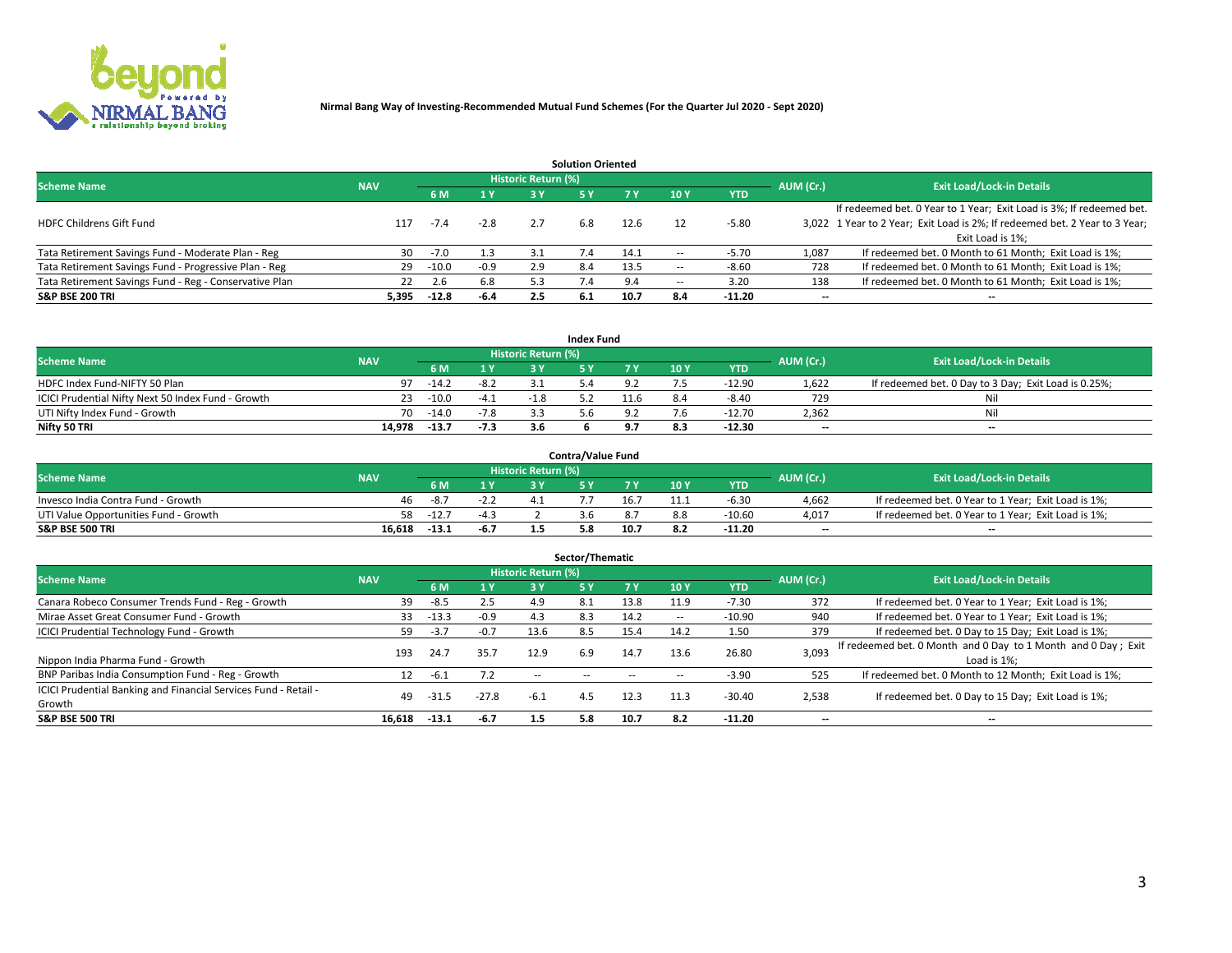

| <b>Dynamic Asset Allocation Funds</b>                   |            |        |        |                            |     |        |                          |            |                          |                                                          |  |  |  |  |
|---------------------------------------------------------|------------|--------|--------|----------------------------|-----|--------|--------------------------|------------|--------------------------|----------------------------------------------------------|--|--|--|--|
| <b>Scheme Name</b>                                      | <b>NAV</b> |        |        | <b>Historic Return (%)</b> |     |        |                          |            | AUM (Cr.)                | <b>Exit Load/Lock-in Details</b>                         |  |  |  |  |
|                                                         |            | 6 M    | 1 Y    |                            |     |        | 10 <sub>Y</sub>          | <b>YTD</b> |                          |                                                          |  |  |  |  |
| ICICI Prudential Balanced Advantage Fund - Reg - Growth | 36         | -6.3   | 0.4    | 4.6                        | 6.7 |        | 10.6                     | $-5.50$    | 25,409                   | If redeemed bet. 0 Year to 1 Year; Exit Load is 1%;      |  |  |  |  |
| Invesco India Dynamic Equity Fund - Growth              | 29         | $-5.5$ | $-1.9$ | 2.4                        |     | 10.5   | 8.8                      | $-4.90$    | 741                      | If redeemed bet. 0 Month to 3 Month; Exit Load is 0.25%; |  |  |  |  |
| Nippon India Balanced Advantage Fund - Growth           | 89         | $-6.9$ | $-3.2$ | 2.3                        |     | 10.2   | 8.8                      | $-5.80$    | 2,782                    | If redeemed bet. 0 Month to 12 Month; Exit Load is 1%;   |  |  |  |  |
| SBI Dynamic Asset Allocation Fund - Reg - Growth        | 13.        | -9.1   | $-4.2$ |                            |     | $\sim$ | $\overline{\phantom{a}}$ | $-7.90$    | 576                      | If redeemed bet. 0 Month to 12 Month; Exit Load is 1%;   |  |  |  |  |
| NIFTY 50 Hybrid Composite Debt 65:35 Index              | 10,156     | -4.9   | 0.9    | 6.1                        |     | 9.9    | 8.9                      | $-3.90$    | $\overline{\phantom{a}}$ |                                                          |  |  |  |  |

|                                                 |            |         |        |                            | <b>Hybrid Aggressive</b> |        |      |            |                          |                                                        |
|-------------------------------------------------|------------|---------|--------|----------------------------|--------------------------|--------|------|------------|--------------------------|--------------------------------------------------------|
| <b>Scheme Name</b>                              | <b>NAV</b> |         |        | <b>Historic Return (%)</b> |                          |        |      |            | AUM (Cr.)                | <b>Exit Load/Lock-in Details</b>                       |
|                                                 |            | 6 M     | 1 Y    |                            |                          | 7 V    | 10Y  | <b>YTD</b> |                          |                                                        |
| Canara Robeco Equity Hybrid Fund - Growth       | 164        | $-3.9$  | 3.3    |                            |                          |        | 10.7 | $-2.40$    | 3,041                    | If redeemed bet. 0 Year to 1 Year; Exit Load is 1%;    |
| SBI Equity Hybrid Fund - Growth                 | 135        | $-8.7$  | $-1.8$ |                            |                          |        | 10.4 | $-7.60$    | 30,192                   | If redeemed bet. 0 Month to 12 Month; Exit Load is 1%; |
| Mirae Asset Hybrid - Equity Fund - Reg - Growth | 15         | -8.0    | $-2.2$ | 4.4                        | $\sim$ $\sim$            | $\sim$ | --   | $-6.80$    | 3,468                    | If redeemed bet. 0 Year to 1 Year; Exit Load is 1%;    |
| ICICI Prudential Equity & Debt Fund - Growth    | 124        | $-12.7$ | $-7.8$ |                            |                          | 1.8    |      | $-11.20$   | 17,615                   | If redeemed bet. 0 Year to 1 Year; Exit Load is 1%;    |
| NIFTY 50 Hybrid Composite Debt 65:35 Index      | 10.156     | -4.9    | 0.9    | 6.1                        |                          | 9.9    |      | -3.90      | $\overline{\phantom{a}}$ | $- -$                                                  |

| <b>Arbitrage Fund</b>                      |            |     |  |     |                     |  |      |        |      |           |                                                          |  |  |  |
|--------------------------------------------|------------|-----|--|-----|---------------------|--|------|--------|------|-----------|----------------------------------------------------------|--|--|--|
| <b>Scheme Name</b>                         | <b>NAV</b> |     |  |     | Historic Return (%) |  |      |        |      | AUM (Cr.) | <b>Exit Load/Lock-in Details</b>                         |  |  |  |
|                                            |            | 1 M |  | 3 M |                     |  |      |        | YTD  |           |                                                          |  |  |  |
| IDFC Arbitrage Fund - Reg - Growth         |            | 25  |  | 3.9 |                     |  |      |        | 4.3C | 8,237     | If redeemed bet. 0 Month to 1 Month; Exit Load is 0.25%; |  |  |  |
| Kotak Equity Arbitrage Fund - Reg - Growth |            | 28  |  | 4.3 | 4.8                 |  |      |        | 4.90 | 15,854    | If redeemed bet. 0 Day to 30 Day; Exit Load is 0.25%;    |  |  |  |
| Tata Arbitrage Fund - Reg - Growth         |            |     |  | 5.2 | 59                  |  | $-1$ | $\sim$ | 5.90 | 2,062     | If redeemed bet. 0 Day to 30 Day; Exit Load is 0.25%;    |  |  |  |
| Nippon India Arbitrage Fund - Growth       |            | 20  |  |     |                     |  |      |        | 5.10 | 7,847     | If redeemed bet. 0 Month to 1 Month; Exit Load is 0.25%; |  |  |  |

| Overnight Fund                                      |            |     |     |                     |     |           |            |                 |                          |                                  |  |  |  |  |
|-----------------------------------------------------|------------|-----|-----|---------------------|-----|-----------|------------|-----------------|--------------------------|----------------------------------|--|--|--|--|
| <b>Scheme Name</b>                                  | <b>NAV</b> |     |     | Historic Return (%) |     |           | <b>YTM</b> | Avg             | AUM (Cr.)                | <b>Exit Load/Lock-in Details</b> |  |  |  |  |
|                                                     |            | 1 W | 2 W | 1 M                 | 3 M | <b>1Y</b> |            | <b>Maturity</b> |                          |                                  |  |  |  |  |
| Aditya Birla Sun Life Overnight Fund - Reg - Growth | 1,087      | 2.9 | 2.9 | 2.8                 | 2.9 | 4.Z       | 3.25       | $- -$           | 7,621                    | Nil                              |  |  |  |  |
| HDFC Overnight Fund - Growth                        | 2,978      | 2.9 | 2.9 | 2.8                 | 2.8 |           | 3.1418     | 0.00            | 13,989                   | Nil                              |  |  |  |  |
| ICICI Prudential Overnight Fund - Reg - Growth      | 109        | 2.9 | 2.9 | 2.8                 | 2.8 |           | 3.19       | $\sim$ $\sim$   | 10,011                   | Nil                              |  |  |  |  |
| Nippon India Overnight Fund - Reg - Growth          | 108        |     |     | 2.8                 |     |           | 3.24       | $\sim$ $-$      | 5,363                    | Nil                              |  |  |  |  |
| Kotak Overnight Fund - Reg - Growth                 | 1.074      | 2.9 | 2.9 |                     | 2.9 | 4.3       | 3.18       | $\sim$ $-$      | 6,183                    | Nil                              |  |  |  |  |
| <b>CRISIL Liquid Fund Index</b>                     | $- -$      | 4.1 | 4.1 | 4.3                 | 4.8 | 5.7       | --         | --              | $\overline{\phantom{a}}$ | --                               |  |  |  |  |

### **Overnight Fund**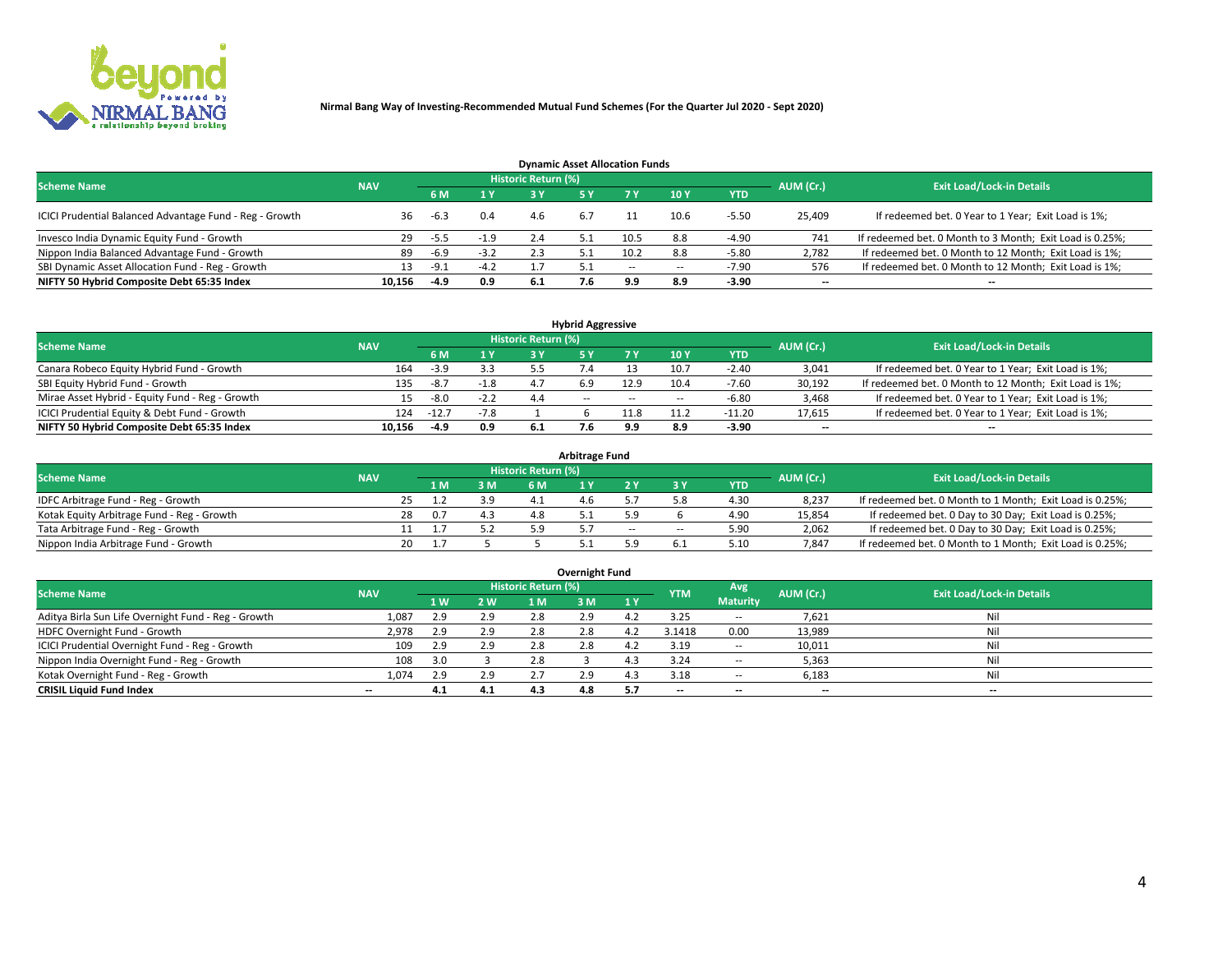

| <b>Liquid Funds</b>                              |            |                |     |                            |     |     |            |                 |           |                                  |  |  |  |  |
|--------------------------------------------------|------------|----------------|-----|----------------------------|-----|-----|------------|-----------------|-----------|----------------------------------|--|--|--|--|
| <b>Scheme Name</b>                               | <b>NAV</b> |                |     | <b>Historic Return (%)</b> |     |     | <b>YTM</b> | Avg             | AUM (Cr.) | <b>Exit Load/Lock-in Details</b> |  |  |  |  |
|                                                  |            | 1 <sub>W</sub> | 2 W |                            | : M | 1Y  |            | <b>Maturity</b> |           |                                  |  |  |  |  |
| Aditya Birla Sun Life Liquid Fund - Reg - Growth | 322        | 3.6            | 3.6 |                            |     |     | 4.06       | $\sim$ $-$      | 36,679    | *Ref Footnote                    |  |  |  |  |
| ICICI Prudential Liquid Fund - Reg - Growth      | 296        | 3.4            | 3.3 | 3.8                        | 4.6 |     | 4.07       | $\sim$ $-$      | 57,335    | *Ref Footnote                    |  |  |  |  |
| Kotak Liquid Fund - Reg - Growth                 | 4,051      | 3.5            | 3.4 | 3.9                        | 4.3 |     | 3.64       | $\sim$ $-$      | 36,040    | *Ref Footnote                    |  |  |  |  |
| Nippon India Liquid Fund - Growth                | 4,889      |                | 3.3 |                            | 4., |     | 3.89       | $\sim$ $-$      | 30,604    | *Ref Footnote                    |  |  |  |  |
| Mahindra Manulife Liquid Fund - Reg - Growth     | 1,299      | 3.5            | 3.5 | 3.8                        |     |     |            | $\sim$ $-$      | 2,144     | *Ref Footnote                    |  |  |  |  |
| <b>CRISIL Liquid Fund Index</b>                  | $- -$      | 4.1            | 4.1 |                            | 4.8 | 5.7 | $- -$      | $- -$           | --        | $\hspace{0.05cm} \cdots$         |  |  |  |  |

|                                              |            |      |      |                            | <b>Ultra Short Fund</b> |        |            |                 |                          |                                  |
|----------------------------------------------|------------|------|------|----------------------------|-------------------------|--------|------------|-----------------|--------------------------|----------------------------------|
| <b>Scheme Name</b>                           | <b>NAV</b> |      |      | <b>Historic Return (%)</b> |                         |        | <b>YTM</b> | <b>Avg</b>      | AUM (Cr.)                | <b>Exit Load/Lock-in Details</b> |
|                                              |            | 1 M. | 3 M  | 6 M                        |                         | 3 Y    |            | <b>Maturity</b> |                          |                                  |
| HDFC Ultra Short Term Fund - Reg - Growth    |            | 9.9  | 10.5 |                            |                         | $\sim$ | 4.90271    | 0.44            | 7,697                    | Nil                              |
| L&T Ultra Short Term Fund - Growth           |            | 63   | 8.6  |                            |                         |        |            | 0.45            | 1.960                    | Nil                              |
| <b>NIFTY Ultra Short Duration Debt Index</b> | 4,144      | 6.3  | 7.5  | 6.8                        |                         |        | $-$        | $- -$           | $\overline{\phantom{a}}$ | $- -$                            |

| <b>Money Market Fund</b>                                |                          |     |      |                     |  |       |                          |                 |                          |                                  |  |  |  |  |
|---------------------------------------------------------|--------------------------|-----|------|---------------------|--|-------|--------------------------|-----------------|--------------------------|----------------------------------|--|--|--|--|
| <b>Scheme Name</b>                                      | <b>NAV</b>               |     |      | Historic Return (%) |  |       | <b>YTM</b>               | Avg             | AUM (Cr.)                | <b>Exit Load/Lock-in Details</b> |  |  |  |  |
|                                                         |                          | 1 M | 3 M  | 6 M                 |  | 3 Y   |                          | <b>Maturity</b> |                          |                                  |  |  |  |  |
| Aditya Birla Sun Life Money Manager Fund - Reg - Growth | 277                      | 9.3 | 10.8 | 8.7                 |  | 7.9   | 4.91                     | $\sim$ $\sim$   | 9,214                    | Nil                              |  |  |  |  |
| HDFC Money Market Fund - Growth                         | 4.298                    | 9.1 | 11.5 | 8.7                 |  |       | 4.52615                  | 0.63            | 8,422                    | Nil                              |  |  |  |  |
| Tata Money Market Fund - Reg - Growth                   | 3,535                    | 8.3 | 10.2 |                     |  |       |                          | $\sim$ $-$      | 424                      | Nil                              |  |  |  |  |
| <b>CRISIL Liquid Fund Index</b>                         | $\overline{\phantom{a}}$ | 4.3 | 4.8  |                     |  | $- -$ | $\overline{\phantom{a}}$ | $- -$           | $\overline{\phantom{a}}$ | $- -$                            |  |  |  |  |

|                                       |            |      |      |                     | <b>Short Term Fund</b> |     |            |                 |           |                                  |
|---------------------------------------|------------|------|------|---------------------|------------------------|-----|------------|-----------------|-----------|----------------------------------|
| <b>Scheme Name</b>                    | <b>NAV</b> |      |      | Historic Return (%) |                        |     | <b>YTM</b> | Avg             | AUM (Cr.) | <b>Exit Load/Lock-in Details</b> |
|                                       |            | 1 M  | 3 M  | 6 M                 | <b>A</b>               | 2 V |            | <b>Maturity</b> |           |                                  |
| HDFC Short Term Debt Fund - Growth    |            | 31.5 | 23.6 | 14.4                |                        | 8.9 |            | 3.46            | 11,138    |                                  |
| Nippon India Short Term Fund - Growth | ٦a         | 23.4 | 18.! |                     | 10.4                   | d.' | b.5t       | $\sim$ $-$      | 6,825     | M                                |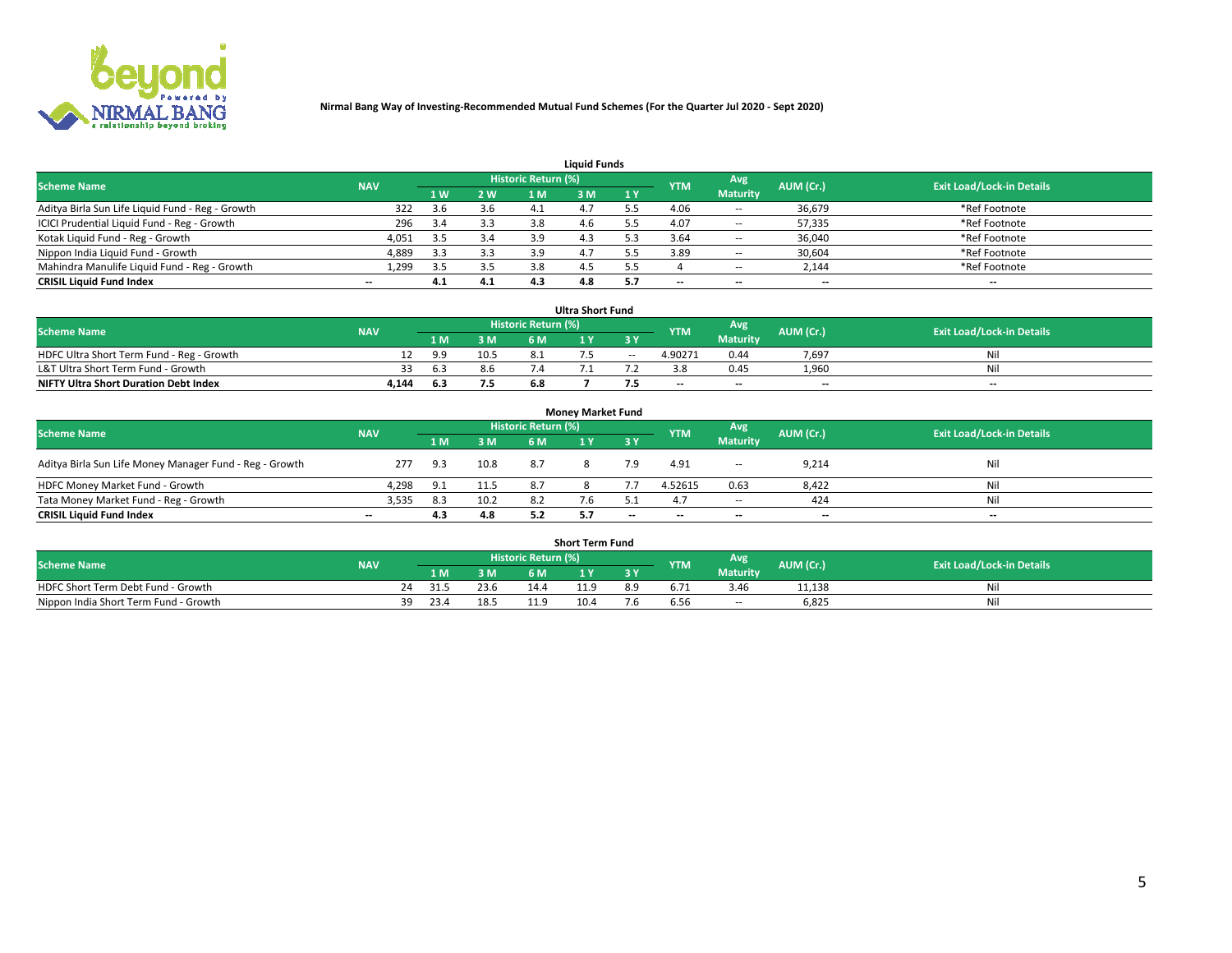

| <b>Low Duration Fund</b>                  |            |      |      |                     |     |  |            |                 |           |                                  |  |  |  |  |
|-------------------------------------------|------------|------|------|---------------------|-----|--|------------|-----------------|-----------|----------------------------------|--|--|--|--|
| <b>Scheme Name</b>                        | <b>NAV</b> |      |      | Historic Return (%) |     |  | <b>YTM</b> | Avg             | AUM (Cr.) | <b>Exit Load/Lock-in Details</b> |  |  |  |  |
|                                           |            | LM.  | 3 M  | 6 M                 |     |  |            | <b>Maturity</b> |           |                                  |  |  |  |  |
| Axis Treasury Advantage Fund - Growth     | 2.329      | 14.8 | 13.4 | oρ                  | 8.8 |  |            | 1.06            | 4,955     | Nil                              |  |  |  |  |
| Canara Robeco Savings Fund - Reg - Growth |            | 11.3 |      |                     |     |  | 4.62       | $- -$           | 1,049     | Nil                              |  |  |  |  |
| IDFC Low Duration Fund - Reg - Growth     | 29         | 14.4 | 12.8 |                     | 8.5 |  | 4.17       | 1.01            | 4,575     | Nil                              |  |  |  |  |

| <b>Banking &amp; PSU Bond Funds</b>                 |            |    |      |      |                            |  |  |            |                 |           |                                  |  |  |  |
|-----------------------------------------------------|------------|----|------|------|----------------------------|--|--|------------|-----------------|-----------|----------------------------------|--|--|--|
| <b>Scheme Name</b>                                  | <b>NAV</b> |    |      |      | <b>Historic Return (%)</b> |  |  | <b>YTM</b> | Avg             | AUM (Cr.) | <b>Exit Load/Lock-in Details</b> |  |  |  |
|                                                     |            |    |      | 3 M  | 6 M                        |  |  |            | <b>Maturity</b> |           |                                  |  |  |  |
| HDFC Banking and PSU Debt Fund - Reg - Growth       |            |    | 28.6 |      | 13.4                       |  |  | 6.41       | 3.33            | 6.416     | Nil                              |  |  |  |
| Kotak Banking and PSU Debt Fund - Reg - Growth      |            | 49 | 27.4 | 23.4 | 14.2                       |  |  |            | $\sim$ $-$      | 7.146     | Nil                              |  |  |  |
| Nippon India Banking & PSU Debt Fund - Reg - Growth |            | 16 | 24.6 | 23.3 |                            |  |  | 5.65       | --              | 5.211     | Ni                               |  |  |  |

| <b>Corporate Bond Funds</b>                         |            |      |      |                            |      |  |            |                 |           |                                                         |  |  |  |  |
|-----------------------------------------------------|------------|------|------|----------------------------|------|--|------------|-----------------|-----------|---------------------------------------------------------|--|--|--|--|
| <b>Scheme Name</b>                                  | <b>NAV</b> |      |      | <b>Historic Return (%)</b> |      |  | <b>YTM</b> | Avg             | AUM (Cr.) | <b>Exit Load/Lock-in Details</b>                        |  |  |  |  |
|                                                     |            |      | 3 M  | 6 M                        |      |  |            | <b>Maturity</b> |           |                                                         |  |  |  |  |
| ICICI Prudential Corporate Bond Fund - Reg - Growth |            | 27.1 | 23.4 | 14.2                       |      |  |            | $- -$           | 15.799    | Nil                                                     |  |  |  |  |
| L&T Triple Ace Bond Fund - Reg - Growth             | 56         | 31.2 | 35.9 | 20.3                       |      |  |            | 8.15            | 3,871     | If redeemed bet. 0 Month to 3 Month; Exit Load is 0.5%; |  |  |  |  |
| Kotak Corporate Bond Fund - Std - Growth            | 2,808      | 24.0 | 18.6 | 11Q                        | 10.5 |  |            | $\sim$ $-$      | 4.607     | Nil                                                     |  |  |  |  |

| <b>Credit Risk Fund</b>                    |            |    |      |      |                            |     |       |            |                     |                                                           |                                                           |  |
|--------------------------------------------|------------|----|------|------|----------------------------|-----|-------|------------|---------------------|-----------------------------------------------------------|-----------------------------------------------------------|--|
| <b>Scheme Name</b>                         | <b>NAV</b> |    |      |      | <b>Historic Return (%)</b> |     |       | <b>YTM</b> | Avg                 | AUM (Cr.)                                                 | <b>Exit Load/Lock-in Details</b>                          |  |
|                                            |            |    | 1 M  | 3M   | 6 M                        |     | 73 Y. |            | <b>Maturity</b>     |                                                           |                                                           |  |
| ICICI Prudential Credit Risk Fund - Growth |            | 22 | 26.8 | 13.5 | 9.8                        |     | و.י   | 9.29       | $\sim$ $-$          | 6,562                                                     | If redeemed bet. 0 Year to 1 Year; Exit Load is 1%;       |  |
| HDFC Credit Risk Debt Fund - Reg - Growth  |            |    | 38.7 | 13.7 |                            | 9.2 |       | 10.0516    | 3.02                | 6,309                                                     | If redeemed bet. 0 Month to 12 Month; Exit Load is 1%; If |  |
|                                            |            |    |      |      |                            |     |       |            |                     |                                                           | redeemed bet. 12 Month to 18 Month; Exit Load is 0.5%;    |  |
|                                            |            |    |      |      |                            |     |       |            |                     |                                                           | If redeemed bet. 0 Month to 12 Month; Exit Load is 3%; If |  |
| SBI Credit Risk Fund - Growth              |            | 33 | 24.9 | 14.2 | 9.6                        | 8.7 | 6.7   | 8.77       | 3,895<br>$\sim$ $-$ | redeemed bet. 12 Month to 24 Month; Exit Load is 1.5%; If |                                                           |  |
|                                            |            |    |      |      |                            |     |       |            |                     |                                                           | redeemed bet. 24 Month to 36 Month; Exit Load is 0.75%;   |  |

| <b>Floater Fung</b>                      |            |           |      |                      |   |  |            |                        |           |                                                         |  |
|------------------------------------------|------------|-----------|------|----------------------|---|--|------------|------------------------|-----------|---------------------------------------------------------|--|
| <b>Scheme Name</b>                       | <b>NAV</b> |           |      | 'Historic Return (%) |   |  | <b>YTM</b> | Avg<br><b>Maturity</b> | AUM (Cr.) | <b>Exit Load/Lock-in Details</b>                        |  |
|                                          |            | 1 M       | ЗM   | 6 M                  | . |  |            |                        |           |                                                         |  |
| Nippon India Floating Rate Fund - Growth |            | 28.<br>34 | 43.4 |                      |   |  |            | $- -$                  | 11,636    | If redeemed bet. 0 Month to 1 Month; Exit Load is 0.5%; |  |